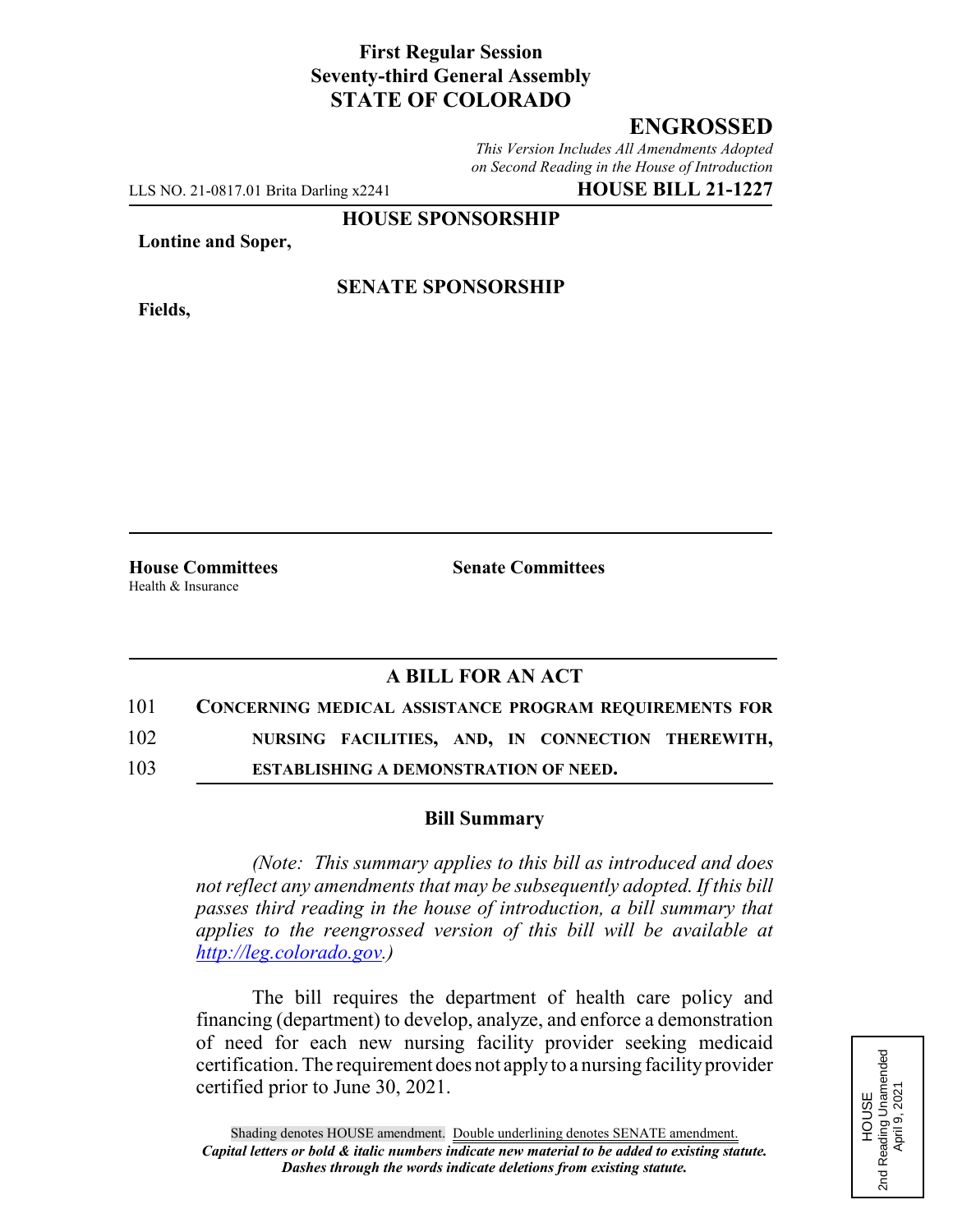The bill requires the medical services board to promulgate rules, no later than June 30, 2022, addressing the establishment of criteria to be used in determining a nursing facility provider's medicaid certification.

The bill allows the department to exempt nursing facilities with 5 or fewer medicaid beds from the current reimbursement methodology and instead require the facilities to be reimbursed at the statewide average rate.

*Be it enacted by the General Assembly of the State of Colorado:*

 **SECTION 1.** In Colorado Revised Statutes, **add** 25.5-6-209 as follows:

 **25.5-6-209. Establishment of nursing facility provider demonstration of need - criteria - rules.** (1) THE STATE DEPARTMENT, IN MAKING ANY MEDICAID CERTIFICATION DETERMINATION, SHALL ENCOURAGE AN APPROPRIATE ALLOCATION OF PUBLIC HEALTH-CARE RESOURCES AND THE DEVELOPMENT OF ALTERNATIVE OR SUBSTITUTE METHODS OF DELIVERING HEALTH-CARE SERVICES SO THAT ADEQUATE LONG-TERM CARE SERVICES ARE MADE REASONABLY AVAILABLE TO EVERY QUALIFIED RECIPIENT WITHIN THE STATE AT THE APPROPRIATE LEVEL OF CARE, AT THE LOWEST REASONABLE AGGREGATE COST, AND IN THE LEAST RESTRICTIVE SETTING. MEDICAID CERTIFICATION DETERMINATIONS SHALL BE MADE IN ACCORDANCE WITH *OLMSTEAD V. L.C.*, 527 U.S. 581 (1999).

 (2) THE STATE DEPARTMENT SHALL DEVELOP, ANALYZE, AND ENFORCE A DEMONSTRATION OF NEED TO DETERMINE THE VIABILITY OF AND REQUIRED NEED FOR EACH NEW NURSING FACILITY PROVIDER SEEKING MEDICAID CERTIFICATION. THE REQUIREMENT DOES NOT APPLY TO A 20 NURSING FACILITY PROVIDER CERTIFIED PRIOR TO JUNE 30, 2021.

 (3) IN ORDER TO DETERMINE A VALID DEMONSTRATION OF NEED, THE STATE DEPARTMENT SHALL, AT A MINIMUM, CONSIDER: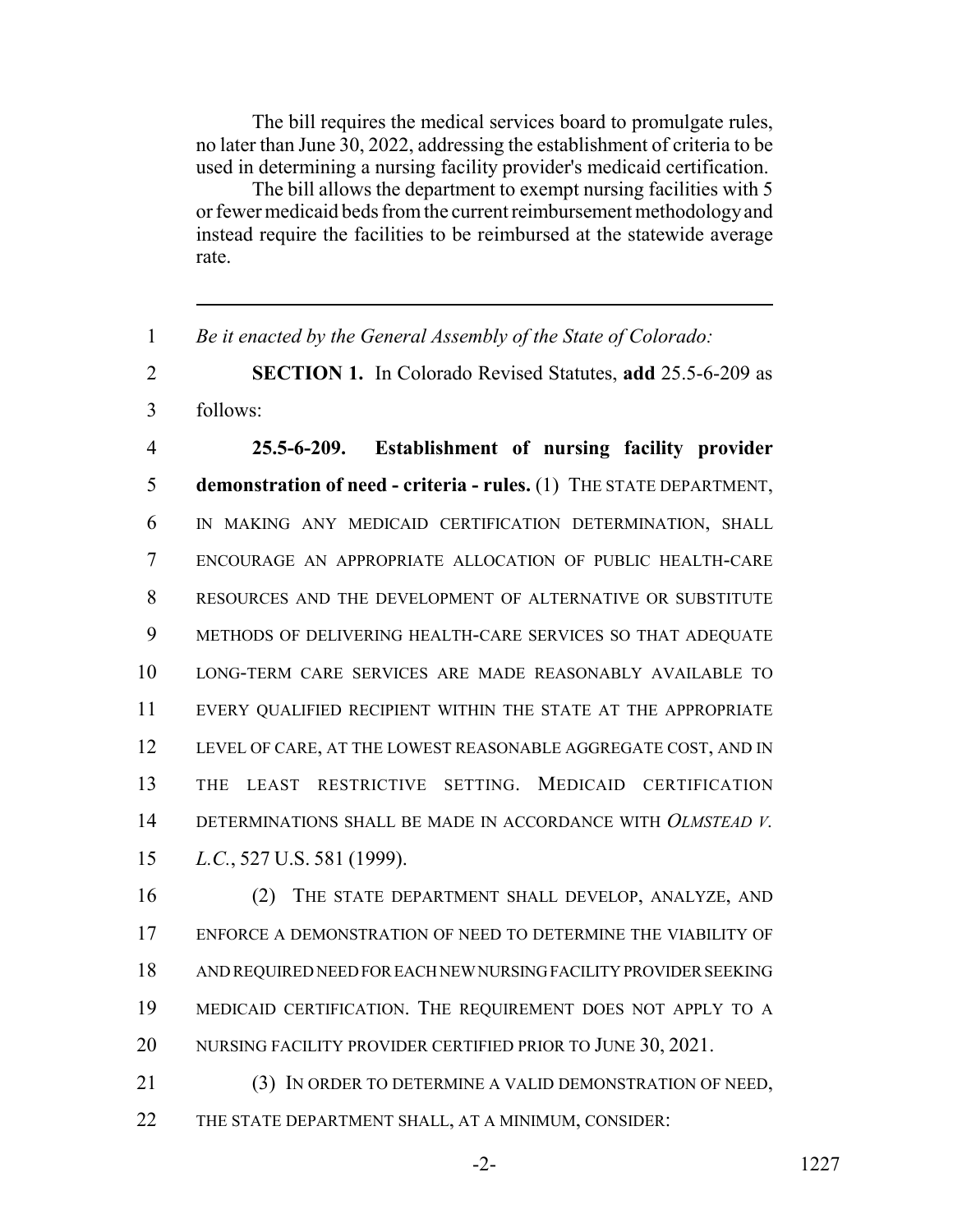(a) STATE DEMOGRAPHY OFFICE DATA ILLUSTRATING THE PRESENT OR IMPENDING NEED WITHIN THE REQUESTING NURSING FACILITY'S GEOGRAPHIC AREA;

 (b) QUALITY AND PERFORMANCE DATA OF THE REQUESTING NURSING FACILITY OR ASSOCIATED NURSING FACILITIES;

 (c) BUSINESS CONTINUITY AND SOLVENCY INFORMATION OF THE REQUESTING NURSING FACILITY OR ASSOCIATED NURSING FACILITIES;

8 (d) INPUT FROM THE DEPARTMENT OF PUBLIC HEALTH AND ENVIRONMENT; THE DEPARTMENT OF LOCAL AFFAIRS; THE DEPARTMENT OF REGULATORY AGENCIES; THE DEPARTMENT OF LABOR AND EMPLOYMENT; AND ANY LOCAL GOVERNMENTS, INCLUDING CITIES AND COUNTIES; AND

 (e) MEASURABLE INNOVATIVE PRACTICES OF THE REQUESTING NURSING FACILITY.

 (4) NO LATER THAN JUNE 30, 2022, THE STATE BOARD SHALL PROMULGATE RULES PURSUANT TO THE "STATE ADMINISTRATIVE PROCEDURE ACT", ARTICLE 4 OF TITLE 24, ADDRESSING THE ESTABLISHMENT OF CRITERIA TO BE USED IN DETERMINING A NURSING FACILITY PROVIDER'S MEDICAID CERTIFICATION.THE STATE BOARD SHALL PUBLICLY CONSIDER AND GATHER INPUT ON THE DEMONSTRATION OF NEED CRITERIA PRIOR TO PROMULGATING RULES. THE STATE DEPARTMENT 22 SHALL CONSIDER INPUT FROM, AT A MINIMUM:

(a) DISABILITY ADVOCACY ORGANIZATIONS;

(b) URBAN NURSING FACILITY PROVIDERS;

(c) RURAL NURSING FACILITY PROVIDERS;

26 (d) AGING AND OLDER ADULT ADVOCACY ORGANIZATIONS; AND

(e) NURSING FACILITY TRADE ORGANIZATIONS.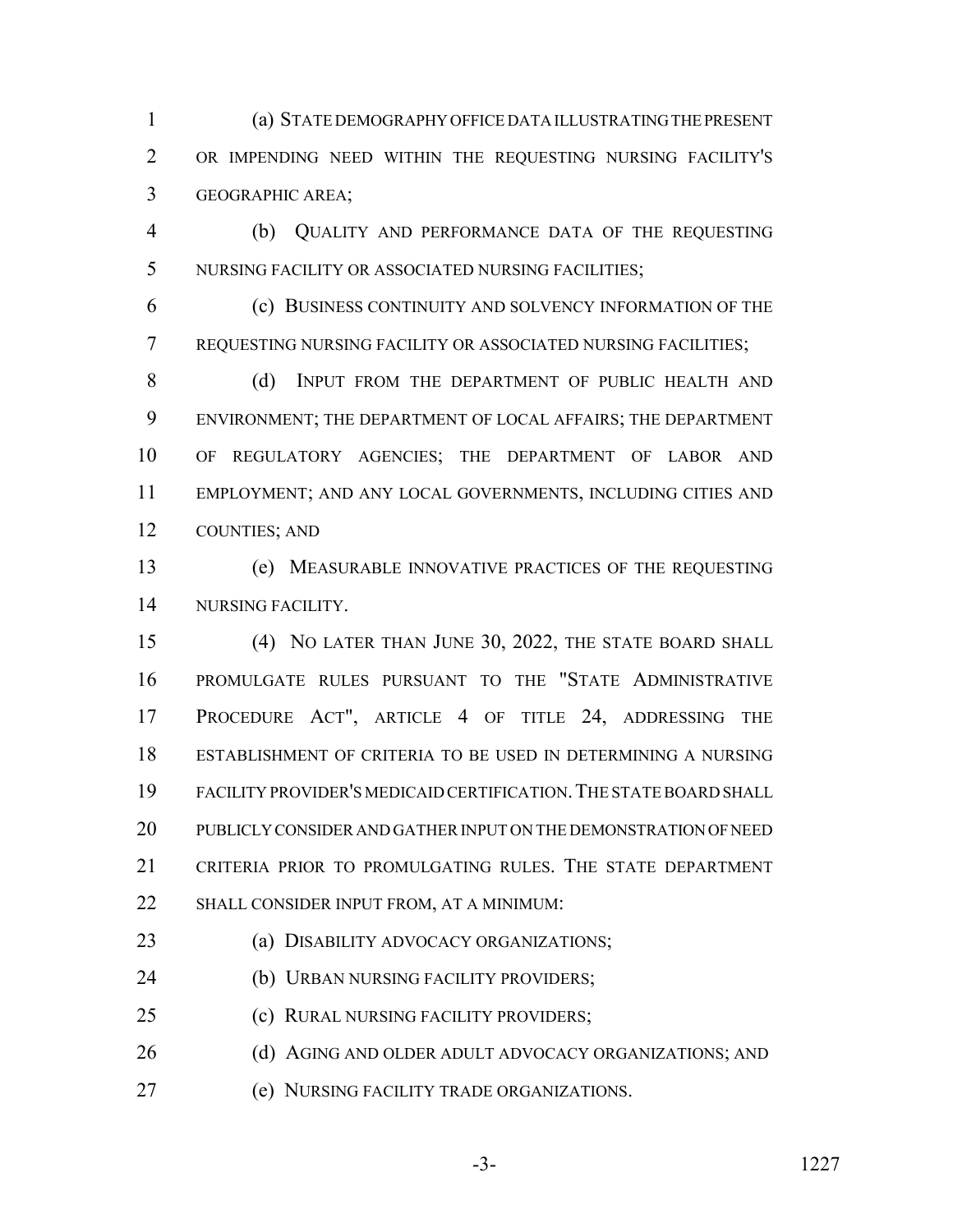**SECTION 2.** In Colorado Revised Statutes, 25.5-6-201, **amend** (4), (16), and (27); **repeal** (34); and **add** (9.5) as follows:

 **25.5-6-201. Special definitions relating to nursing facility reimbursement.** As used in this part 2, unless the context otherwise requires:

 (4) "Appraised value" means the determination by a qualified appraiser who is a member of an institute of real estate appraisers, or its equivalent, of the depreciated cost of replacement of a capital-related 9 asset to its current owner. The depreciated replacement appraisal shall MUST be based on the "Boeckh Commercial Underwriter's Valuation 11 System for Nursing Homes" A NATIONALLY RECOGNIZED VALUATION 12 SYSTEM DETERMINED BY THE STATE DEPARTMENT. The depreciated cost 13 of replacement appraisal shall MUST be redetermined AT LEAST every four 14 years by new appraisals of the nursing facilities. The new appraisals shall MUST be based upon rules promulgated by the state board.

 (9.5) "CASE-MIX GROUP" MEANS THE SYSTEM FOR GROUPING A NURSING FACILITY'S RESIDENTS ACCORDING TO THEIR CLINICAL AND FUNCTIONAL STATUS AS IDENTIFIED FROM DATA SUPPLIED BY THE FACILITY'S MINIMUM DATA SET AS PUBLISHED BY THE UNITED STATES DEPARTMENT OF HEALTH AND HUMAN SERVICES.

 (16) "Facility population distribution" means the number of 22 Colorado nursing facility residents who are classified into each resource 23 utilization CASE-MIX group as of a specific point in time.

 (27) "Nursing weights" means numeric scores assigned to each 25 category of the resource utilization CASE-MIX groups that measure the relative amount of resources required to provide nursing care to a nursing facility provider's residents.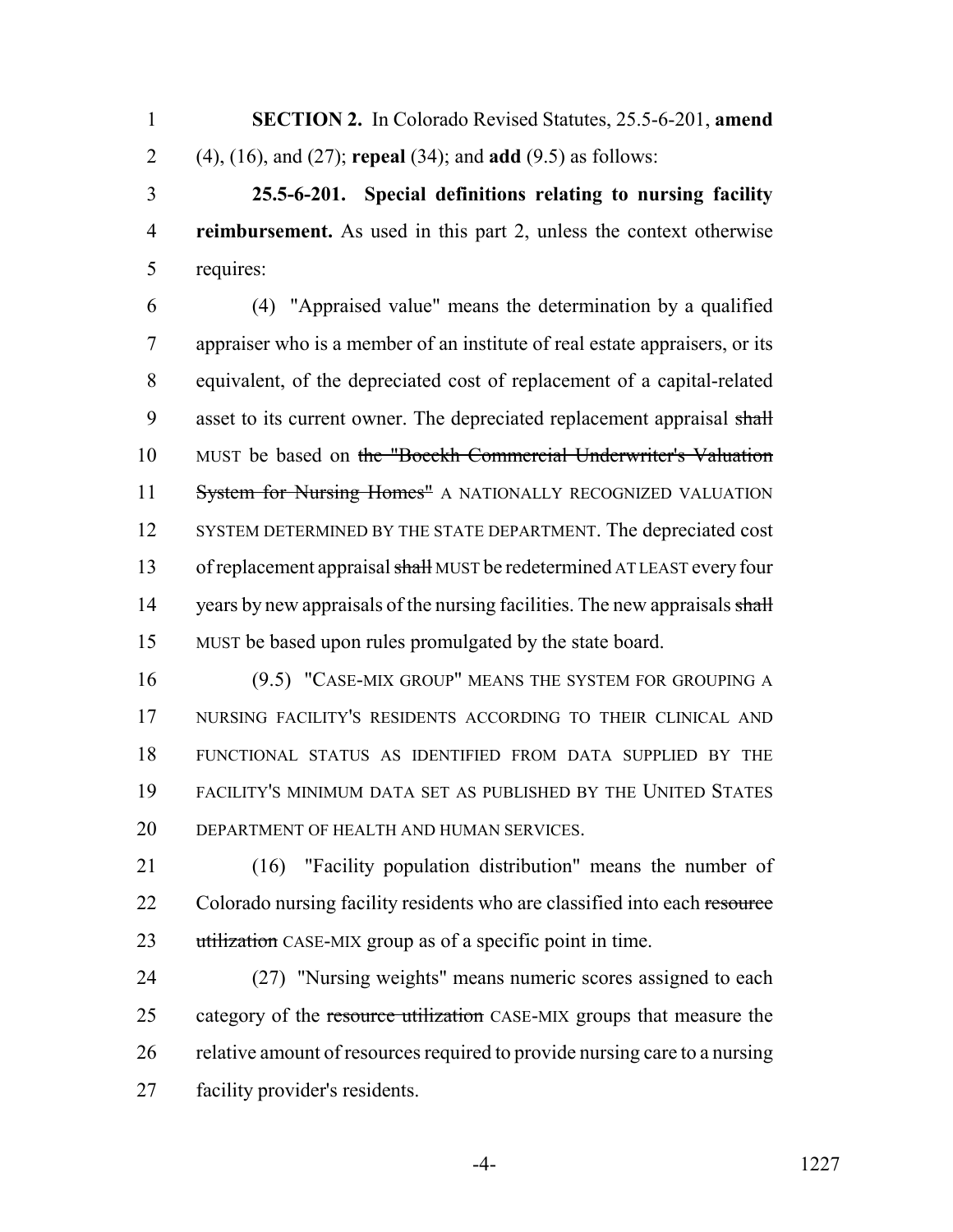(34) "Resource utilization groups" means the system for grouping a nursing facility's residents according to their clinical and functional statuses as identified from data supplied by the facility's minimum data 4 set as published by the United States department of health and human services.

 **SECTION 3.** In Colorado Revised Statutes, 25.5-6-202, **amend** (2); and **add** (12) as follows:

 **25.5-6-202. Providers - nursing facility provider reimbursement - exemption - rules.** (2) The state department shall further adjust and, subject to available appropriations, pay the per diem rate to the nursing facility provider for the cost of direct health-care services based upon the acuity or case-mix of the nursing facility provider residents in order to provide for the resource utilization of its residents. The state department shall determine this adjustment in accordance with each resident's status as identified and reported by the nursing facility provider on its federal medicare and medicaid minimum data set assessment. The state department shall establish a case-mix index for 18 each nursing facility provider according to the resource utilization groups 19 system, using only nursing weights CASE-MIX GROUP DETERMINED BY THE STATE DEPARTMENT. The state department shall calculate nursing weights based upon standard nursing time studies and weighted by facility population distribution and Colorado-specific nursing salary ratios. The state department shall determine an average case-mix index for each nursing facility provider's medicaid residents on a quarterly basis.

25 (12) THE STATE DEPARTMENT MAY EXEMPT FACILITIES WITH FIVE OR FEWER MEDICAID BEDS FROM THE METHODOLOGY DESCRIBED IN THIS SECTION AND INSTEAD REQUIRE THE FACILITIES TO BE REIMBURSED AT THE